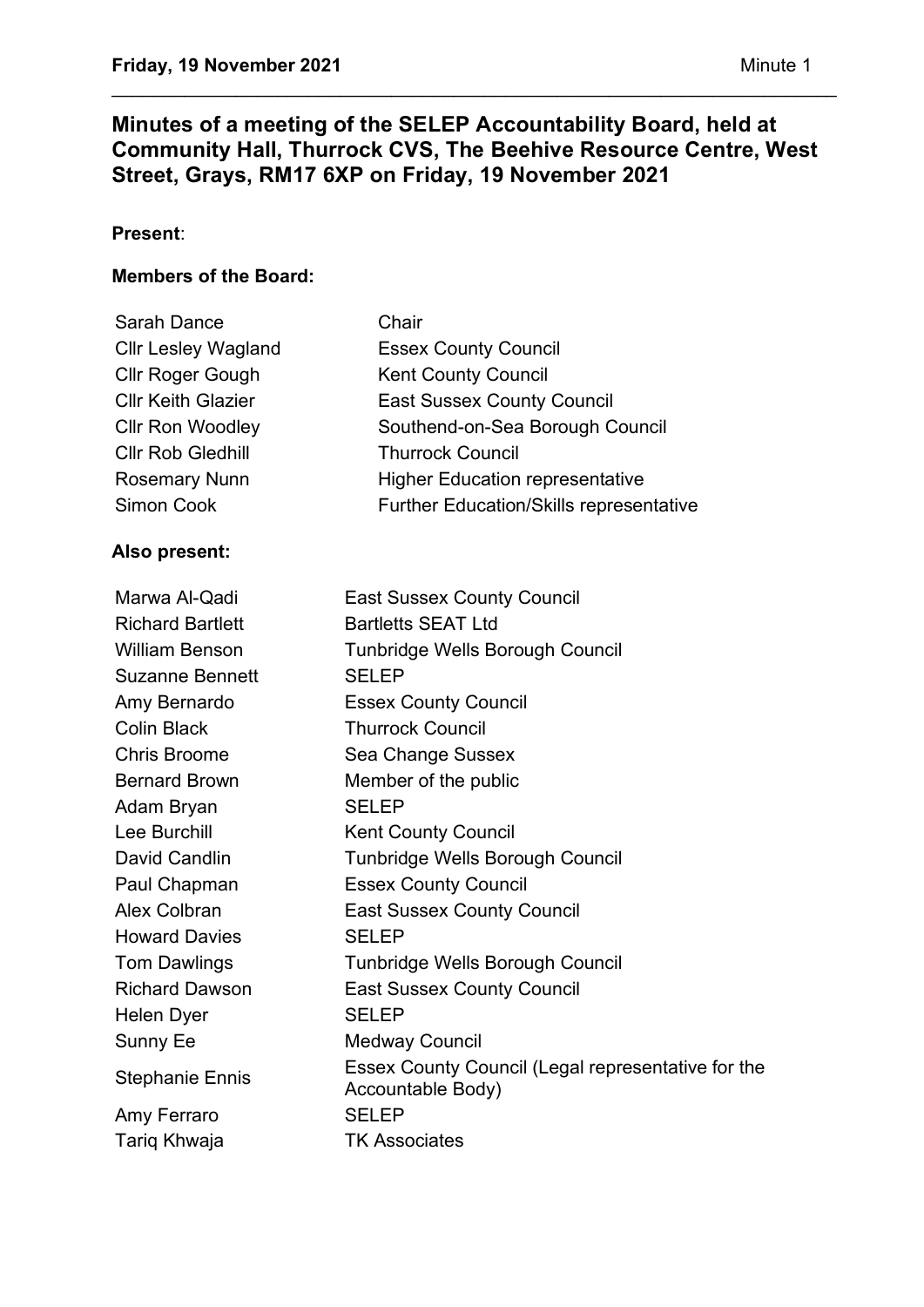| <b>Stephanie Mitchener</b> | Essex County Council (as delegated S151 Officer<br>for the Accountable Body) |
|----------------------------|------------------------------------------------------------------------------|
| Andrea Needham             | Sea Change Watch                                                             |
| Michael Neumann            | <b>Essex County Council</b>                                                  |
| Lorna Norris               | <b>Essex County Council</b>                                                  |
| Sarah Nurden               | <b>Kent County Council</b>                                                   |
| <b>Vivien Prigg</b>        | <b>Essex County Council</b>                                                  |
| <b>Tim Rignall</b>         | Southend-on-Sea Borough Council                                              |
| <b>Chris Seamark</b>       | <b>Kent County Council</b>                                                   |
| Lisa Siggins               | <b>Essex County Council</b>                                                  |
| <b>Stephen Taylor</b>      | <b>Thurrock Council</b>                                                      |
| Laura Wallis               | <b>Essex County Council</b>                                                  |
| Jonathan White             | <b>Kent County Council</b>                                                   |
|                            |                                                                              |

\_\_\_\_\_\_\_\_\_\_\_\_\_\_\_\_\_\_\_\_\_\_\_\_\_\_\_\_\_\_\_\_\_\_\_\_\_\_\_\_\_\_\_\_\_\_\_\_\_\_\_\_\_\_\_\_\_\_\_\_\_\_\_\_\_\_\_\_\_\_

### **1 Welcome and Apologies for Absence**

- Cllr Kevin Bentley substituted by Cllr Lesley Wagland
- Cllr Mark Coxshall substituted by Cllr Rob Gledhill
- Cllr Rodney Chambers

The chair asked members to endeavour to send a deputy should they be unable to attend a future meeting, this will ensure that the Board remains quorate.

### **2 Minutes of the last meeting.**

The minutes of the meeting held on Friday 10 September 2021 were agreed as an accurate record.

### **3 Declarations of Interest**

No declarations of interest were made.

### **4 Questions from the public**

### **Question 1 - Mr Bernard Brown**

Mr Brown was present and read out his question **- When talking about accountability, an East Sussex County Council Officer said in a press interview in July 2021, "The Queensway Gateway is not our project" This was repeated by a Lead Councillor at a Full East Sussex County Council Meeting on 12 October 2021 In an FoI answer from SELEP the Accountability Board stated it did not contract directly with Sea Change Sussex. In such circumstances who does have accountability as the Contracting Authority. Who is accountable for delivering the project to SELEP?**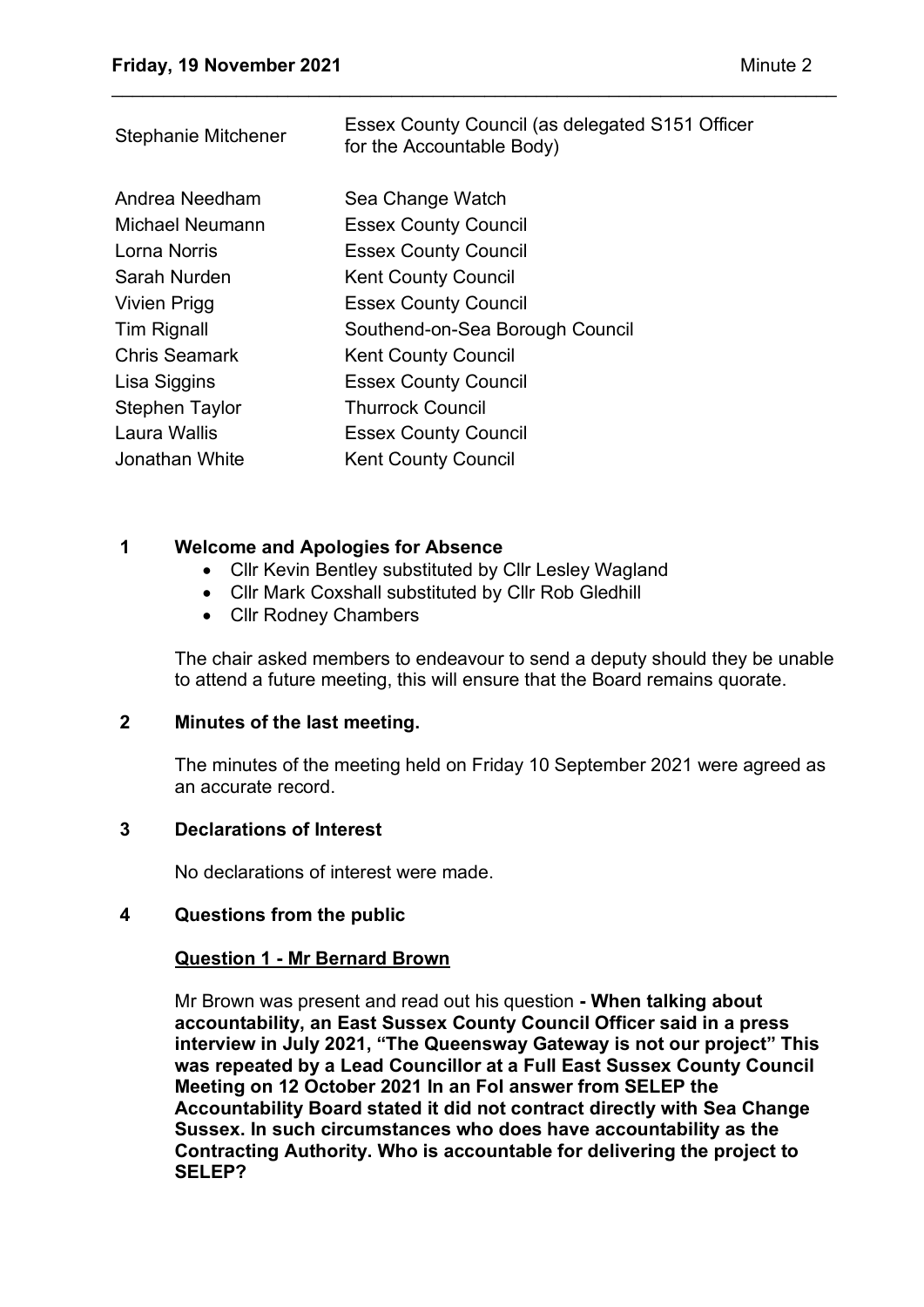**If the answer is given that ownership of the contract does rest with East Sussex County Council, albeit acting on behalf of SELEP, I would like to ask what scrutiny has been undertaken by SELEP to make sure recent Grant Agreements signed by Sea Change Sussex and East Sussex Council for North Bexhill and Hastings Fastrack Projects do not weaken the intended safeguards in the SLA between SELEP and ESCC. Has SELEP or, on its behalf Essex County Council as the Accountable Body, scrutinised any agreements for escalating risk to public money? With the recent performance history of this contractor, it should be noted just asking a generic question does not constitute scrutiny.**

\_\_\_\_\_\_\_\_\_\_\_\_\_\_\_\_\_\_\_\_\_\_\_\_\_\_\_\_\_\_\_\_\_\_\_\_\_\_\_\_\_\_\_\_\_\_\_\_\_\_\_\_\_\_\_\_\_\_\_\_\_\_\_\_\_\_\_\_\_\_

#### **Response:**

SELEP and Essex County Council, as the Accountable Body, contract with East Sussex County Council through a Service Level Agreement, which sets out the Grant Responsibilities of both the Accountable Body and East Sussex County Council. East Sussex County Council is responsible for delivery of the Project and is required under the terms of the Service Level Agreement to enter into an agreement with any third-party delivery partners, i.e., Sea Change Sussex, which sets out the relevant rights and obligations imposed on East Sussex County Council under the terms of the Service Level Agreement.

An agreement between East Sussex County Council and Sea Change Sussex in relation to the Bexhill Enterprise Park North project was completed in late October 2021. East Sussex County Council have provided written assurances that the agreement with Sea Change Sussex specifically reflects the terms of the Service Level Agreement between East Sussex County Council, SELEP and Essex County Council.

It is understood that an agreement between East Sussex County Council and Sea Change Sussex in relation to the Fast Track Business Solutions for the Hastings Manufacturing Sector project is not in place.

#### **Question 2 - Paul (no surname given)**

Paul was not present at the meeting and his question was read out by Adam Bryan **- What can the Board do to stop Sea Change Sussex delaying the start to the temporary connection to the Queensway Gateway Link Road?**

#### **Response:**

The Service Level Agreement between East Sussex County Council, SELEP and Essex County Council (as the Accountable Body for SELEP) outlines a requirement for expenditure of the Local Growth Fund funding to be in accordance with all applicable legal requirements. As a result, the Board cannot require Sea Change Sussex to progress with the delivery of the signalised connection in advance of confirmation that all required approvals have been received and legal documentation completed. The status of the required approvals and legal documentation is outlined within the update on the Queensway Gateway Road project provided under Agenda Item 16 at this meeting.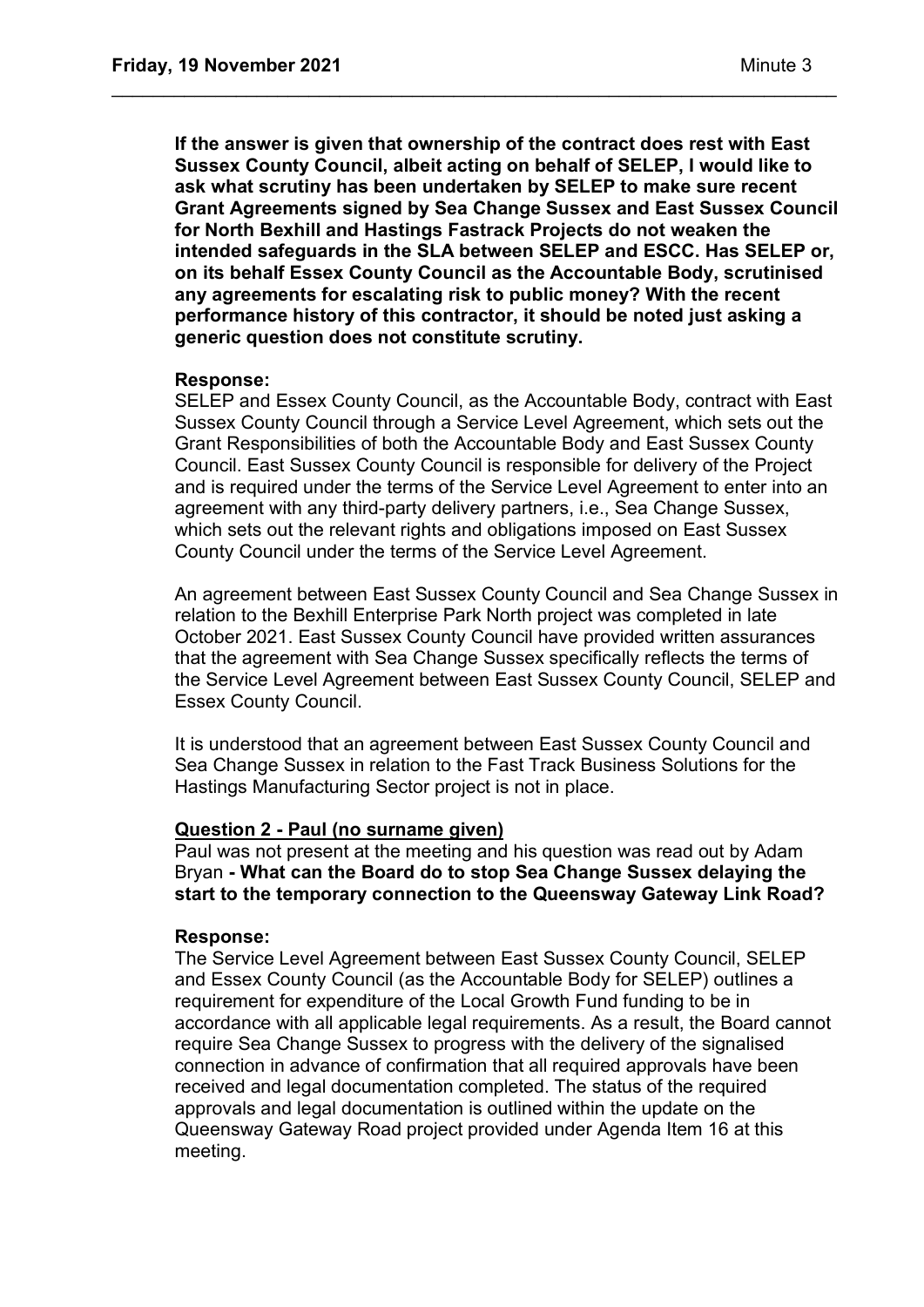#### **5 SELEP Finance Update**

The Accountability Board (the Board) received a report from Lorna Norris, Senior Finance Business Partner, the purpose of which was for the Board to consider the latest financial forecast position for the SELEP Revenue budget for 2021/22. In addition, a proposed budget for 2022/23 was recommended for approval, based on current knowledge of funding available in 2022/23.

\_\_\_\_\_\_\_\_\_\_\_\_\_\_\_\_\_\_\_\_\_\_\_\_\_\_\_\_\_\_\_\_\_\_\_\_\_\_\_\_\_\_\_\_\_\_\_\_\_\_\_\_\_\_\_\_\_\_\_\_\_\_\_\_\_\_\_\_\_\_

The Board were advised that the Government have confirmed that SELEP can now apply for the remaining £250k of the 2021/22 core funding, however there has not been any update regarding any future funding. It was confirmed that the application for the remainder of the core funding will be made during the week commencing 22 November, and if successful funding will be received by mid-December.

In response to a question raised by Councillor Gough, Lorna Norris clarified the position regarding the risk reserve.

Adam Bryan advised the Board that due to reduction in funding, there will unfortunately be a 45% reduction in staffing which would have a knock-on effect to support provided by the secretariat. He further advised that there is now a "flight risk" in respect of losing staff as no future assurances are available.

The Board proceeded to discuss this issue and acknowledged that this was an incredibly difficult time for all staff involved and offered their thanks for all their hard work.

Simon Cook raised the issue of legal implications/risks due to staffing reductions, with Stephanie Ennis confirming that she was looking into this issue. Lorna Norris confirmed that the responsibility sits with Essex County Council (as Accountable Body) to ensure that all contractual requirements entered into by SELEP Ltd. are met.

The Chair offered her thanks to all staff involved and to Essex County Council as the Accountable Body for their support.

#### **Resolved:**

1. **To Note** the current forecast net cost of services for 2021/22 is an under spend of £15,000;

2. **To Approve** the appropriation to the Operational Reserve of the following funding:

- 2.1 Sector Support Funding of £126,736
- 2.2 Covid-19 Skills Funding of £417,864
- 2.3 Covid-19 Business Support Funding £22,864
- 2.4 Growing Places Revenue Funding of £986,614

3 **To Approve** the establishment of the following reserves, funded by the respective appropriations from the Operational Reserve: 3.1 Redundancy Reserve - £275,000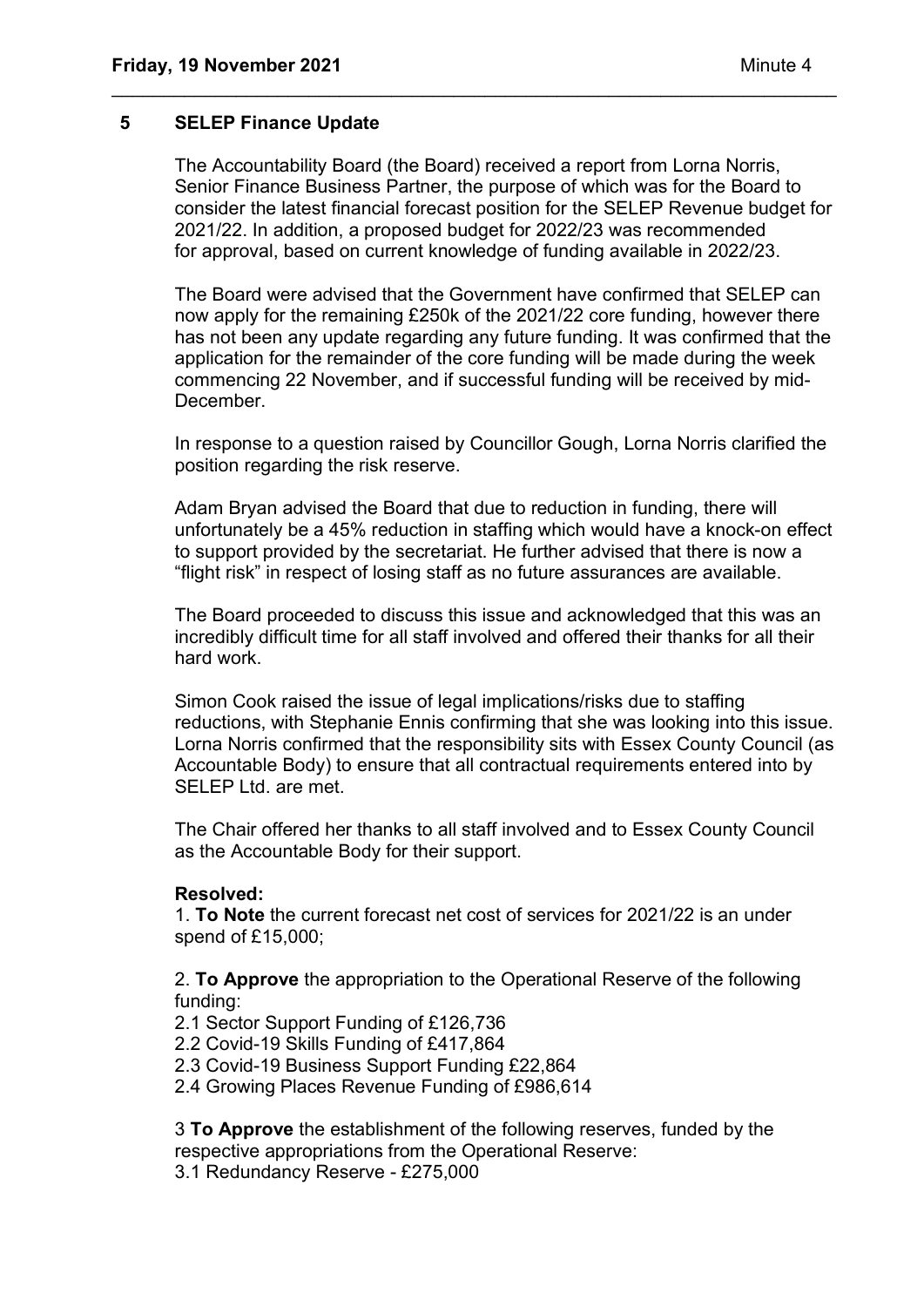3.2 Future Commitments Reserve - £423,000 3.3 Risk Reserve - £975,000

4. T**o Approve** the revenue budget for 2022/23 set out in Table 6 of the report, including the appropriations from reserves, as set out in Table 8 of the report.

\_\_\_\_\_\_\_\_\_\_\_\_\_\_\_\_\_\_\_\_\_\_\_\_\_\_\_\_\_\_\_\_\_\_\_\_\_\_\_\_\_\_\_\_\_\_\_\_\_\_\_\_\_\_\_\_\_\_\_\_\_\_\_\_\_\_\_\_\_\_

# **6 Operations Update**

The Board received a report from Suzanne Bennett, Chief Operating Officer the purpose of which was for the Board to be updated on the operational activities carried out by the Secretariat to support both this Board and the Strategic Board. The report also included a decision to extend the contract for the Independent Technical Advisor which was awarded on a 1 year plus 1 year basis starting in April 2021. The report included an update on the Risk Register and information on compliance with our Assurance Framework.

The Board were advised that SELEP were currently "in consultation" with secretariat staff, which will result in a number of redundancies from 1 April 2022. This would unfortunately lead to a high risk of "flight risk" of losing key members of staff.

Simon Cook enquired as to whether there could be an amalgamation of the Strategic and Accountability Board, but it was confirmed that this was not possible due to their differing legal frameworks.

The Chair highlighted issues with Federated Board papers and minutes not being provided for publication on the SELEP website in line with requirements of the Assurance Framework.

### **Resolved:**

1. **To Agree** to extend the contract with Steer for the provision of the Independent Technical Evaluator services for 1 year from 1 April 2022 to 31 March 2023.

2. **To Note** the proposed changes to the Assurance Framework as highlighted at Appendix A of the report.

3. **To Note** the update on Assurance Framework compliance monitoring at Appendix C of the report and Governance KPIs at Appendix D of the report; and

4. **To Note** the changes to the Risk Register at Appendix E of the report.

### **7 Growing Places Fund Update**

The Board received a report from Helen Dyer, SELEP Capital Programme Manager, the purpose of which was to update the Board on the latest position of the Growing Places Fund (GPF) Capital Programme.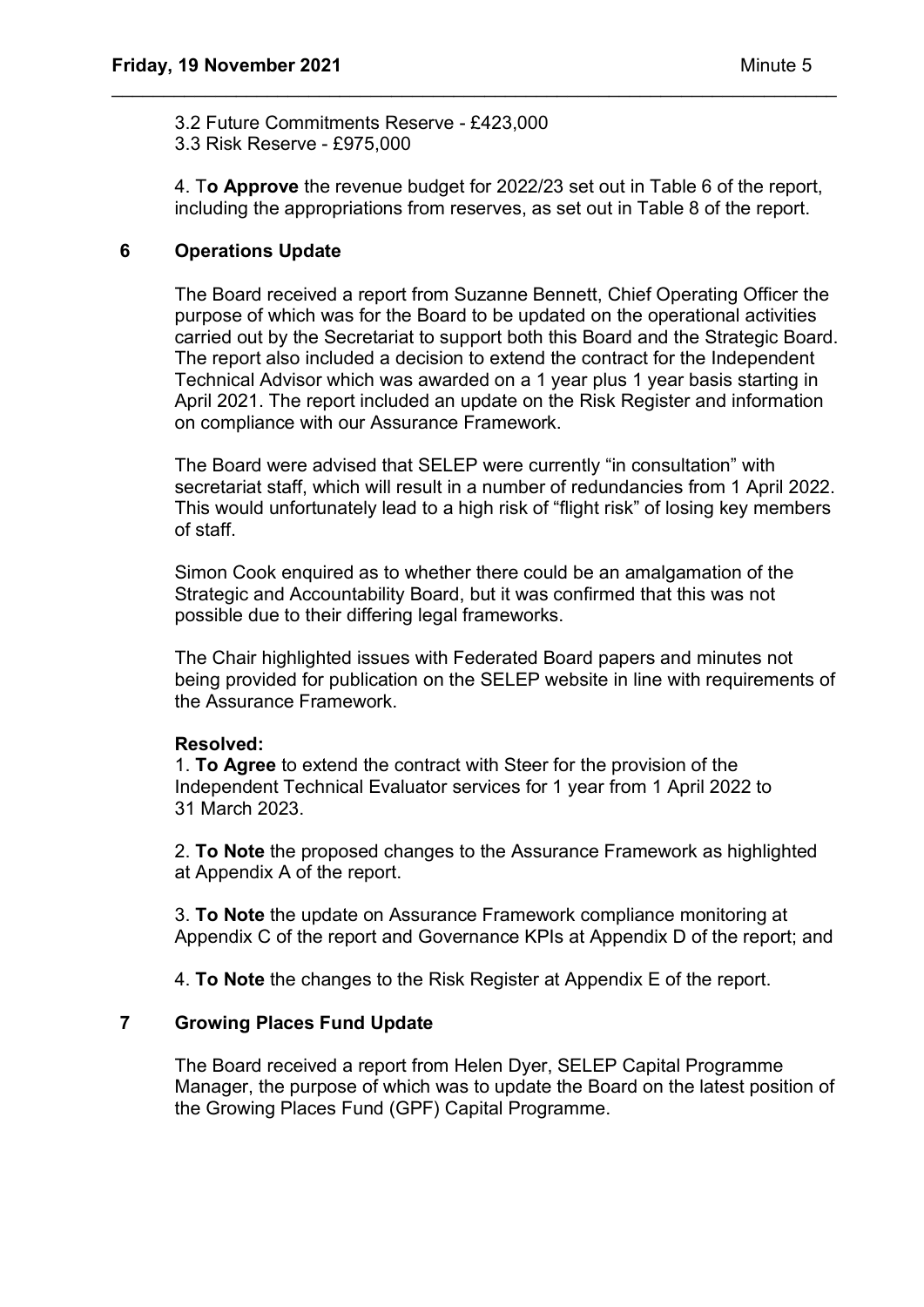The Board were advised that the letter of assurance from South Essex College had now been received and was currently being considered by the Essex County Council S151 officer.

\_\_\_\_\_\_\_\_\_\_\_\_\_\_\_\_\_\_\_\_\_\_\_\_\_\_\_\_\_\_\_\_\_\_\_\_\_\_\_\_\_\_\_\_\_\_\_\_\_\_\_\_\_\_\_\_\_\_\_\_\_\_\_\_\_\_\_\_\_\_

## **Resolved:**

1. **To Note** the updated position on the GPF programme.

2. **To Approve** the £650,000 reduction in GPF allocation to the Colchester Northern Gateway project and the associated amended repayment schedule.

3. **To Agree** that a revised repayment schedule for the Centre for Advanced Engineering project can be brought forward to this meeting, contrary to the GPF loan agreement which requires the Board to receive 6 months' notice of any change to the Project.

4. T**o Approve** the revised repayment schedule for the Centre for Advanced Engineering project as shown at Section 7.10 of the report, subject to the received letter of assurance from the Director of Finance (or equivalent) at South Essex College being approved by the Essex County Council S151 officer and agree that, despite repayments not being made in line with the original repayment schedule, no interest will be charged on the loan.

5.**To Agree** that £18,767 owed against the Workspace Kent project should be written off following provision of evidence that Kent County Council have taken all reasonable steps to recover the debt. Noting that the remaining balance of the Workspace Kent GPF allocation is still expected to be repaid in accordance with the updated repayment schedule shown at Section 8.10 of the report.

### **8 GPF funding decision**

The Board received a report from Helen Dyer, SELEP Capital Programme Manager, the purpose of which was to provide the Board with an update on the projects remaining on the Growing Places Fund (GPF) project pipeline and to consider the award of the remaining GPF funding available for allocation in 2021/22.

### **Resolved:**

1. **To Agree** to award funding to the second project on the GPF project pipeline (No Use Empty Residential), in the absence of a Business Case for the project at the top of the pipeline (Leigh Port Quay Wall) to facilitate swift investment of the GPF funding. Noting that the Leigh Port Quay Wall project will remain on the GPF project pipeline and that, subject to receipt of forecast GPF repayments, there will be sufficient funding available to support the project in early 2022/23 if funding is still required; and

2. To **Approve** the award of £2.5m GPF by way of a loan to support the delivery of the No Use Empty Residential project, as set out in Appendix B of the report which has been assessed as presenting High value for money with High certainty of achieving this.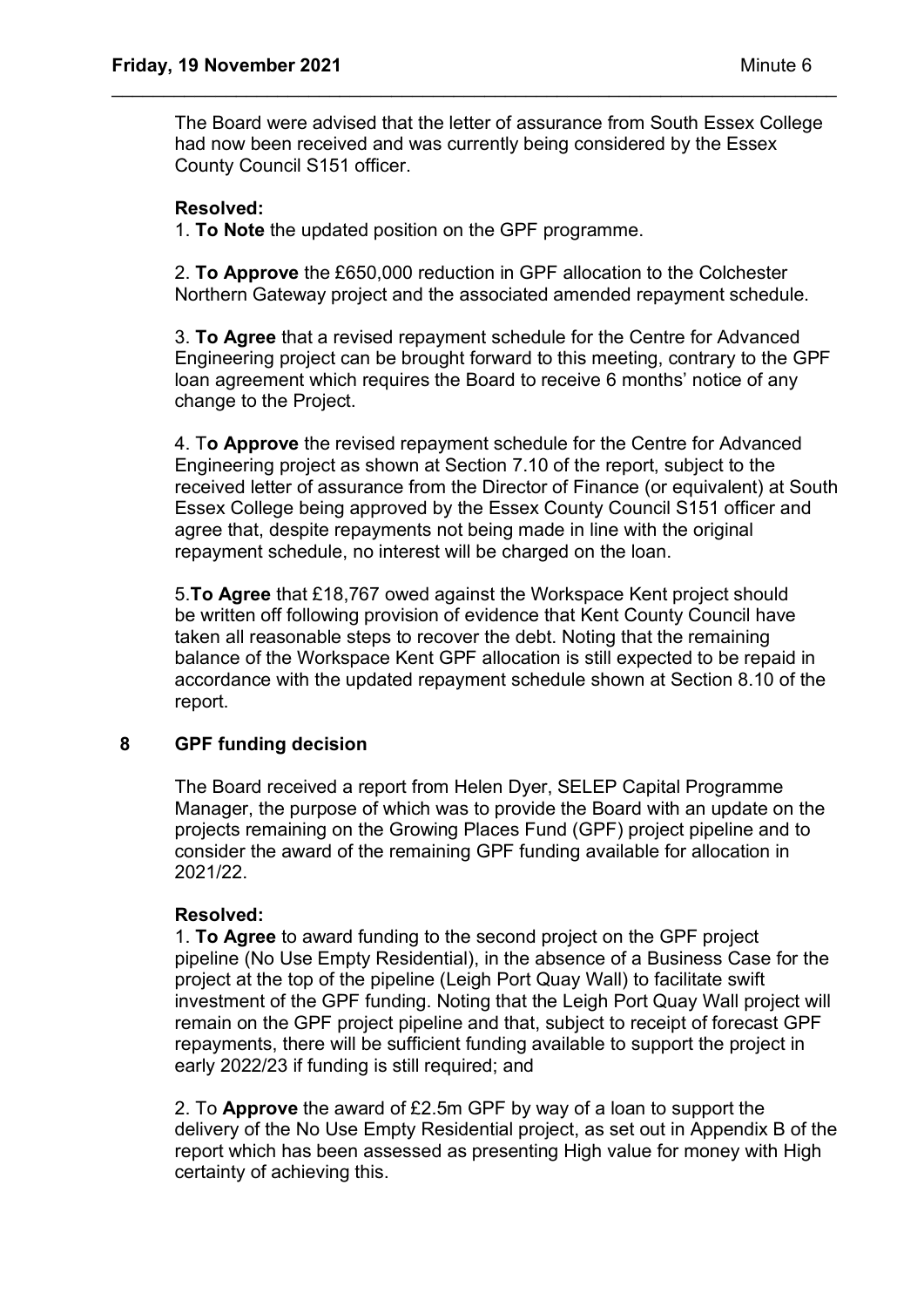### **9 Getting Building Fund Update**

The Board received a report from Helen Dyer, SELEP Capital Programme Manager, the purpose of which was for the Board to consider the overall position of the Getting Building Fund (GBF) capital programme.

\_\_\_\_\_\_\_\_\_\_\_\_\_\_\_\_\_\_\_\_\_\_\_\_\_\_\_\_\_\_\_\_\_\_\_\_\_\_\_\_\_\_\_\_\_\_\_\_\_\_\_\_\_\_\_\_\_\_\_\_\_\_\_\_\_\_\_\_\_\_

The Board were advised that the Fast Track Business Solutions for the Hastings Manufacturing Sector project has not met the conditions that were attached to the funding award in September 2021 and that as a result the project should be removed from the GBF programme in line with the decision taken by the Board in September 2021.

Councillor Glazier spoke in respect of the Fast Track Business Solutions for the Hastings Manufacturing Sector project, acknowledging that this was an unfortunate situation. He advised that planning permission for the project remained outstanding, with a decision expected in early 2022, but stressed that there remains a strong commitment to supporting economic growth in East Sussex. Councillor Glazier requested that the project remain on the funding pipeline, allowing the project to be considered if further funding became available.

Adam Bryan advised that prioritisation of projects sits with the Strategic Board and therefore the possibility of retaining the project on the pipeline would need to be subject to a conversation at a future meeting of the Strategic Board should there be funding available for allocation.

#### **Resolved:**

1. **To Note** the current forecast spend for the GBF programme for 2021/22 financial year of £61.237m, as set out in Table 1 of the report.

2. **To Note** that the Laindon Place project has received approval from Essex Highways for the proposed public realm works and that therefore the first of the two funding conditions applied to the Project has been met.

3. **To Agree** that the requirement for planning approval to be obtained for the electric vehicle charging points to be delivered as part of the Laindon Place project can be removed, on the basis that planning approval is not required as permitted development rights can be used to deliver these elements of the project.

4. **To Note** the updates on the projects which have received approval for retention of GBF funding beyond 31 March 2022.

5. **To Note** the update on the GBF projects which have been identified as High Risk.

6. **To Note** that the Fast-Track Business Solutions for the Hastings Manufacturing Sector project has not met the conditions attached to the funding award in September 2021 (as set out in Section 7.12 of the report) and that the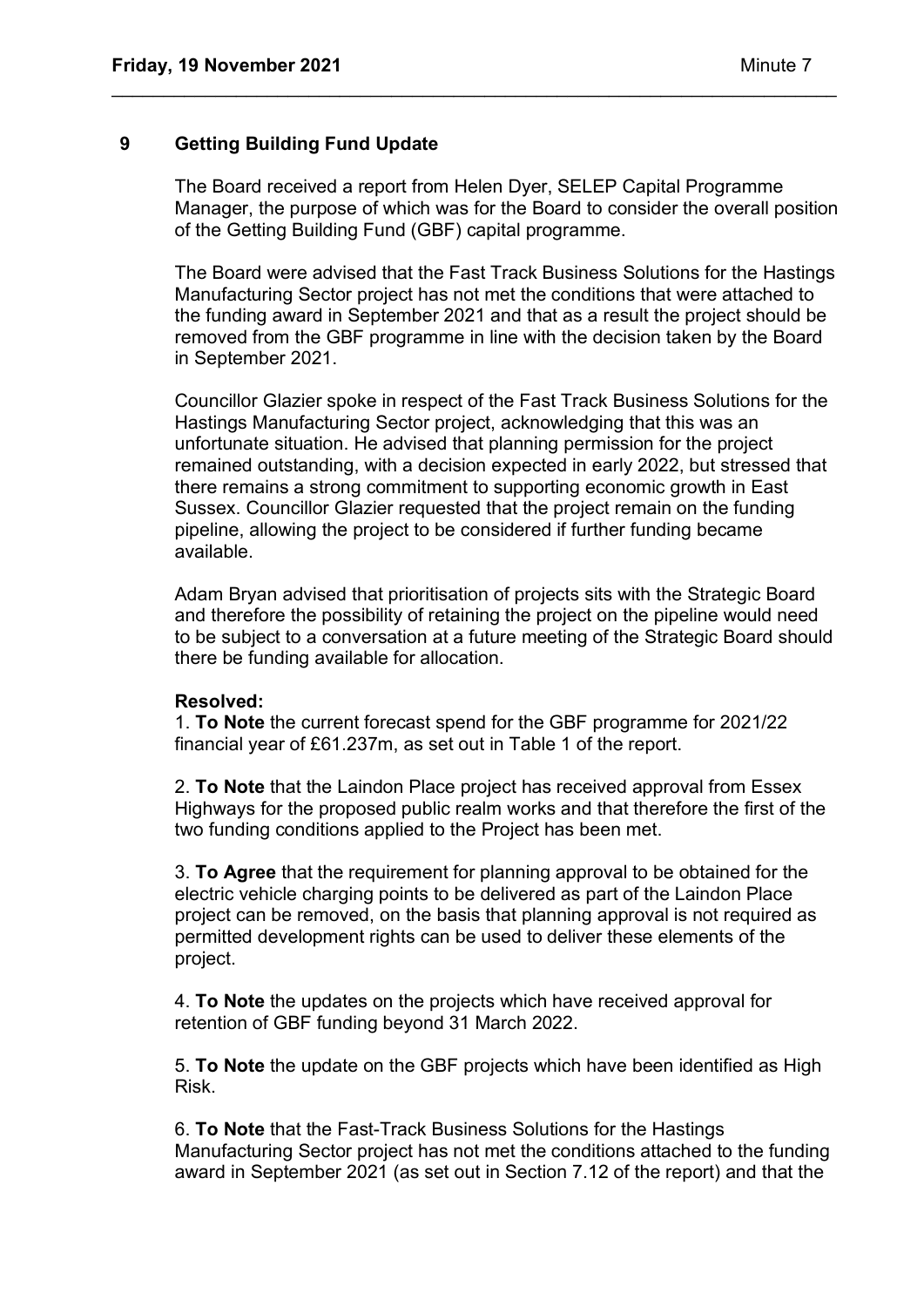project will therefore be removed from the GBF programme in accordance with the decision taken by the Board in September 2021. The £804,365 GBF currently held by East Sussex County Council should be returned to Essex County Council, as Accountable Body for SELEP, within 4 weeks of this Board meeting for reallocation to alternative projects on the GBF prioritised project pipeline, alongside the funding currently held by the Accountable Body.

\_\_\_\_\_\_\_\_\_\_\_\_\_\_\_\_\_\_\_\_\_\_\_\_\_\_\_\_\_\_\_\_\_\_\_\_\_\_\_\_\_\_\_\_\_\_\_\_\_\_\_\_\_\_\_\_\_\_\_\_\_\_\_\_\_\_\_\_\_\_

### **10 GBF Extensions beyond 31 March 2022**

The Board received a report from Helen Dyer, SELEP Capital Programme Manager, the purpose of which was for the Board to consider whether the projects outlined in the report meet the conditions agreed in July 2021 for retention of their respective Getting Building Fund (GBF) allocations beyond 31 March 2022.

Councillor Wagland spoke in support of the Jaywick Market and Commercial Space project, which is in an area of high deprivation. Councillor Wagland also expanded on the challenges faced by the Acceleration of full-fibre broadband deployment in very rural or very hard to reach areas and the Extension of the full-fibre broadband rollout in Essex to reach rural and hard to reach areas projects.

Councillor Woodley spoke in support of the Better Queensway and No Use Empty South Essex projects. Councillor Gledhill also stressed the importance of the No Use Empty South Essex project.

### **Resolved:**

In relation to the following projects: **Jaywick Market and Commercial Space, Better Queensway and No Use Empty South Essex.**

1. **To Agree** that the Project meets the conditions and criteria previously agreed by the Board for the retention of GBF funding beyond 31 March 2022 for a maximum period of 6 months, subject to Strategic Board endorsement at the December 2021 meeting.

In relation to the following projects: **Acceleration of full-fibre broadband deployment in very rural or very hard to reach areas and Extension of the full-fibre broadband rollout in Essex to reach rural and hard to reach areas.**

1 **To Agree** that the Project meets the conditions previously agreed by the Board for the retention of GBF funding beyond 31 March 2022 and that as an exception funding should be retained against the Project for a maximum period of 12 months, subject to Strategic Board endorsement at the December 2021 meeting.

### **11 GBF Funding Decision - The Amelia Scott**

The Board received a report from Howard Davies, SELEP Capital Programme Officer, the purpose of which was for the Board to consider the award of £1.4m Getting Building Fund (GBF) to The Amelia Scott project (the Project) as set out in Appendix B of the report, should additional funding become available as a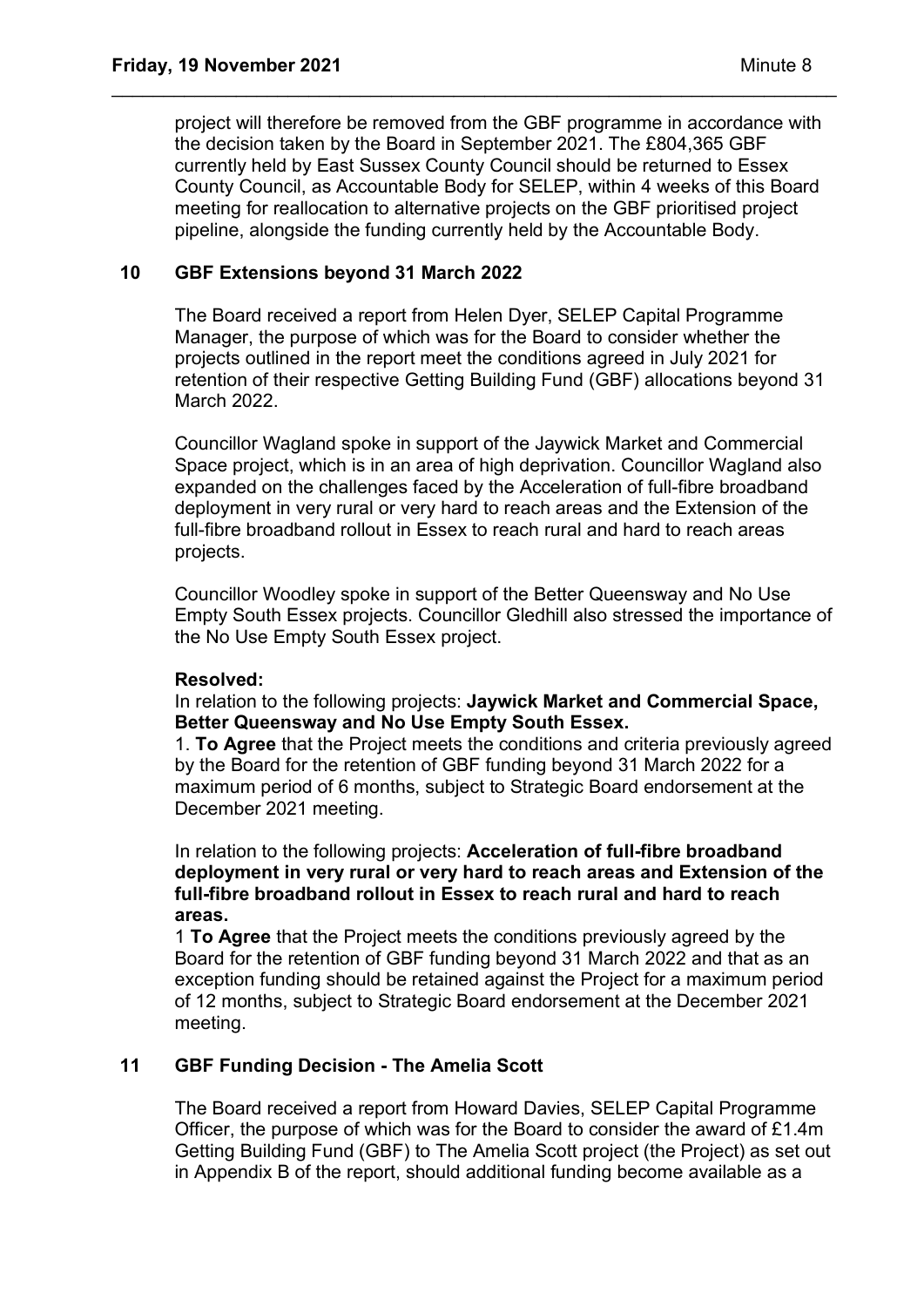result of either Board deciding to remove allocations from GBF projects under earlier decisions on the agenda or confirmation that conditions set by the Board have not been met and therefore allocations have been removed from GBF projects.

\_\_\_\_\_\_\_\_\_\_\_\_\_\_\_\_\_\_\_\_\_\_\_\_\_\_\_\_\_\_\_\_\_\_\_\_\_\_\_\_\_\_\_\_\_\_\_\_\_\_\_\_\_\_\_\_\_\_\_\_\_\_\_\_\_\_\_\_\_\_

Howard Davies advised that as a result of the removal of the Fast Track Business Solutions for the Hastings Manufacturing Sector project from the GBF programme, sufficient funding was available to support both the Princess Alexandra Hospital project, which is at the top of the GBF prioritised project pipeline, and The Amelia Scott project, which is second on the pipeline and therefore the award of funding to The Amelia Scott project at this meeting would not represent a re-ordering of the pipeline. A funding decision for the Princess Alexandra Hospital project is expected to come forward in February 2022, alongside Business Cases for other GBF pipeline projects for which there is now sufficient funding.

Howard Davies advised that letters of support had been received from the Leader of Tunbridge Wells Borough Council and Greg Clark MP.

Councillor Gough spoke in support of the project and also indicated that Table 3 within the report was incorrect. Table 3 indicates that all local authority funding to support project delivery was provided by Tunbridge Wells Borough Council. Councillor Gough noted that Kent County Council had also made a financial contribution towards the delivery of the project. The Business Case indicates that Kent County Council have contributed £1.549m to the project.

#### **Resolved:**

1.**To Note** that the award of GBF funding to The Amelia Scott project outlined in the report would only be considered if sufficient funding (£1.9m) is available to support both projects at the top of the pipeline, either as a result of decisions taken during the course of the Board meeting on 19 November 2021 or confirmation being provided in that meeting that funding conditions that have been previously set by the Board have not been met by GBF Projects.

2. **To Agree** the award of £1.4m GBF to The Amelia Scott project which has been assessed as presenting High value for money with High certainty of achieving this, subject to Government approval of project inclusion within the GBF programme

### **12 Local Growth Fund Programme Update**

The Board received a report from Helen Dyer, SELEP Capital Programme Manager, the purpose of which was for the Board to consider the overall position of the Local Growth Fund (LGF) capital programme, as part of SELEP's Growth Deal with Government.

Councillor Woodley confirmed the current position of the Southend Central Area Action Plan and Southend Town Centre projects.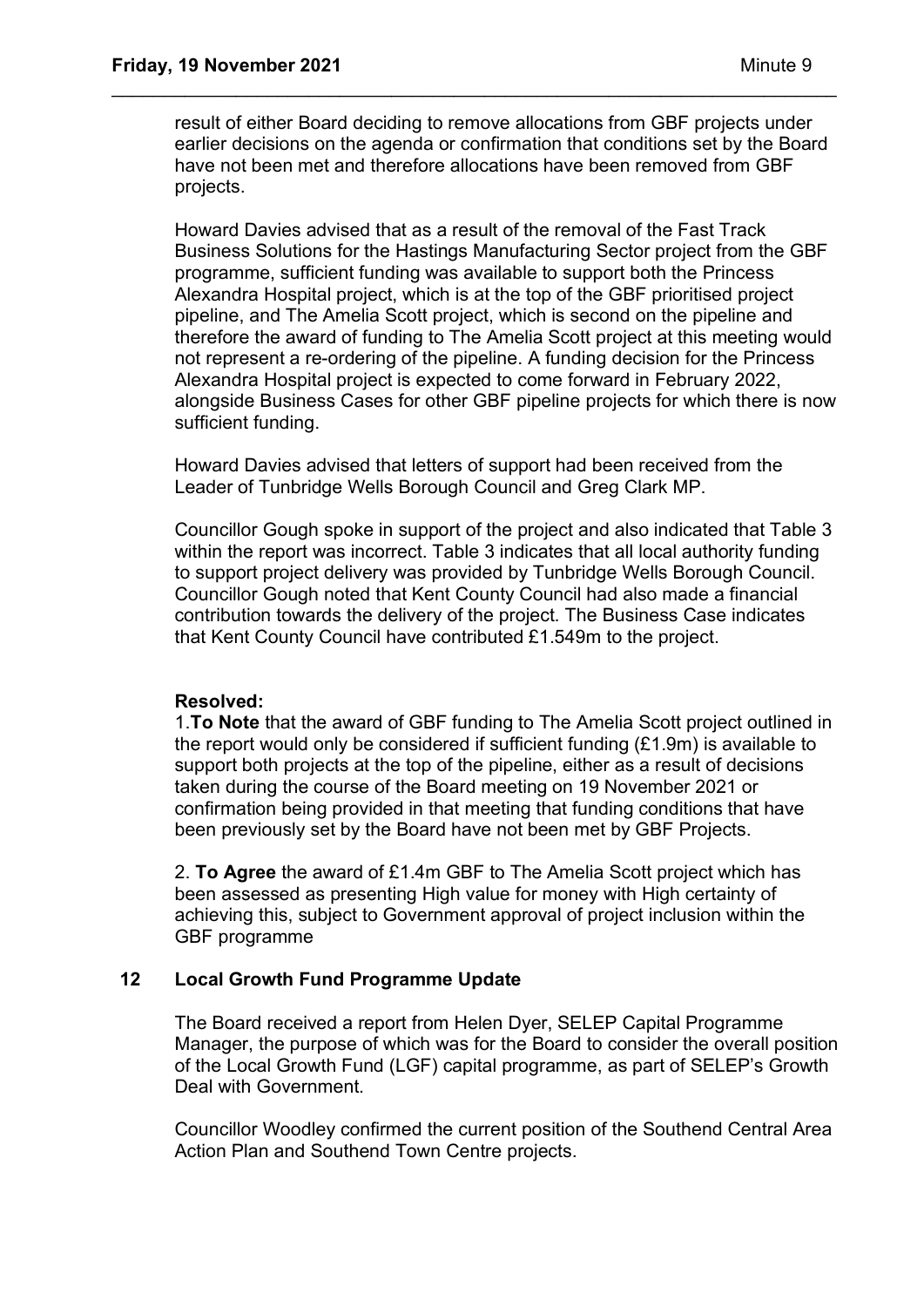### **Resolved:**

1. **To Agree** the updated total planned LGF spend on project delivery in 2021/22 of £52.633m excluding DfT retained schemes and increasing to £69.347m including DfT retained schemes, as set out in Table 1 and Appendix A of the report.

\_\_\_\_\_\_\_\_\_\_\_\_\_\_\_\_\_\_\_\_\_\_\_\_\_\_\_\_\_\_\_\_\_\_\_\_\_\_\_\_\_\_\_\_\_\_\_\_\_\_\_\_\_\_\_\_\_\_\_\_\_\_\_\_\_\_\_\_\_\_

2. **To Note** the deliverability and risk assessment, as set out in Appendix D of the report.

3. **To Note** that the Bexhill Enterprise Park North project has met the conditions attached to the funding award in September 2021, as set out in Section 6.5.4 of the report, and that it will now progress to delivery, with completion of the LGF funded works expected in March 2022.

4. **To Agree** the updated completion dates for the following projects, which have experienced delays of more than 6 months:

4.1. Hailsham/Polegate/Eastbourne Movement and Access Transport scheme – delayed from March 2022 to March 2023

4.2. Maidstone Integrated Transport Package – delayed from September 2023 to September 2024

4.3. A28 Sturry Link Road – delayed from March 2024 to June 2025 4.4. Innovation Park Medway (Phase 2) – delayed from March 2022 to November 2022

4.5. Southend Town Centre – delayed from March 2022 to January 2024.

5. **To Agree** the spend of LGF beyond 30 September 2021 and the revised completion date for the Southend Central Area Action Plan (SCAAP) project as set out in Section 7 of the report, subject to Strategic Board endorsement in December 2021.

### **13 A28 Sturry Link Road Update**

The Board received a report from Howard Davies SELEP Capital Programme Officer which was presented by Helen Dyer, SELEP Capital Programme Manager, the purpose of which was to update the Board on the A28 Sturry Link Road project (the Project) which is currently ranked as high risk.

The Board were advised that the land acquisition may not be completed by 31 March 2023. Kent County Council have conducted an in depth review of the delivery programme and have ascertained that the land acquisition might not be completed until the end of August 2023.

Councillor Gough spoke in support and stated that if the land acquisition was able to complete without a Compulsory Purchase Order, an earlier completion date may be achievable. 31 August 2023 represents a long-stop date should a Compulsory Purchase Order be required. Councillor Gough also pointed out that Option 2 would have an adverse effect on other social infrastructure elements of the wider project due to the additional funding being diverted to support delivery of the new link road.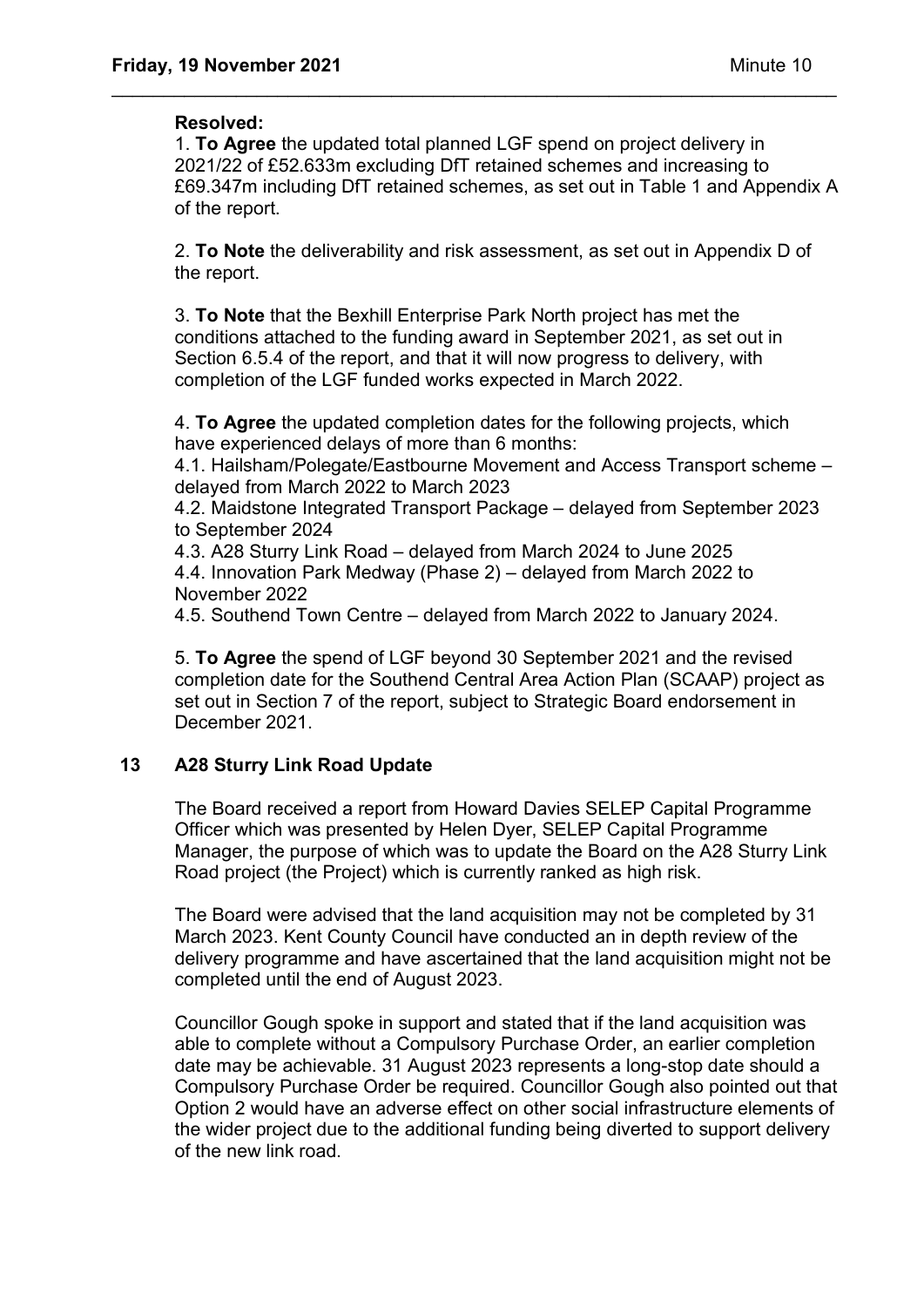### **Resolved:**

1. **To Agree** to extend the deadline for completion of the land acquisition to 31 August 2023 and to the transfer of the remaining £4.656m to Kent County Council on condition that the updated land acquisition deadline is met. Noting that it was agreed at the September Board meeting that the remaining LGF funding should be transferred to Kent County Council on condition that the land acquisition be completed by 31 March 2023.

\_\_\_\_\_\_\_\_\_\_\_\_\_\_\_\_\_\_\_\_\_\_\_\_\_\_\_\_\_\_\_\_\_\_\_\_\_\_\_\_\_\_\_\_\_\_\_\_\_\_\_\_\_\_\_\_\_\_\_\_\_\_\_\_\_\_\_\_\_\_

2. **To Note** that, due to the extension request outlined in this report, none of the remaining £4.656m LGF has been transferred to Kent County Council since the September Board meeting.

3. **To Note** that a further update on the Project will be provided at the February 2022 Board meeting which will include:

3.1. an update on progress towards the completion of the land acquisition process;

3.2. an update on procurement for the design and build contract.

## **14 LGF Additional Funding Awards**

This item was not required as no LGF funding was returned to SELEP for reallocation as a result of decisions taken by the Board during the course of this meeting.

### **15 London Gateway/Stanford le Hope LGF project update**

The Board received a report from Keith Rumsey Interim Assistant Director – Regeneration and Place Delivery, Thurrock Council and Howard Davies SELEP Capital Programme Officer, which was presented by Colin Black Thurrock Council, the purpose of which was to provide an update to the Board on the delivery of the London Gateway/Stanford le Hope project (the Project).

The Board were advised that, in light of cost increases and the changing position since the original Business Case was produced, there is a requirement for a revised Business Case to be produced to demonstrate that the project continues to offer High value for money. It is expected that this will be considered by the Board in February or April 2022.

Councillor Gledhill spoke in support of the project and outlined some of the challenges faced. In addition, Councillor Gledhill set out the ambitions for the project, with a view to maximising benefits for local residents, as well as the employment sites identified in the Business Case.

The Chair stressed that it was important that the Board had further updates on this project and other projects which have been identified as High Risk.

# **Resolved:**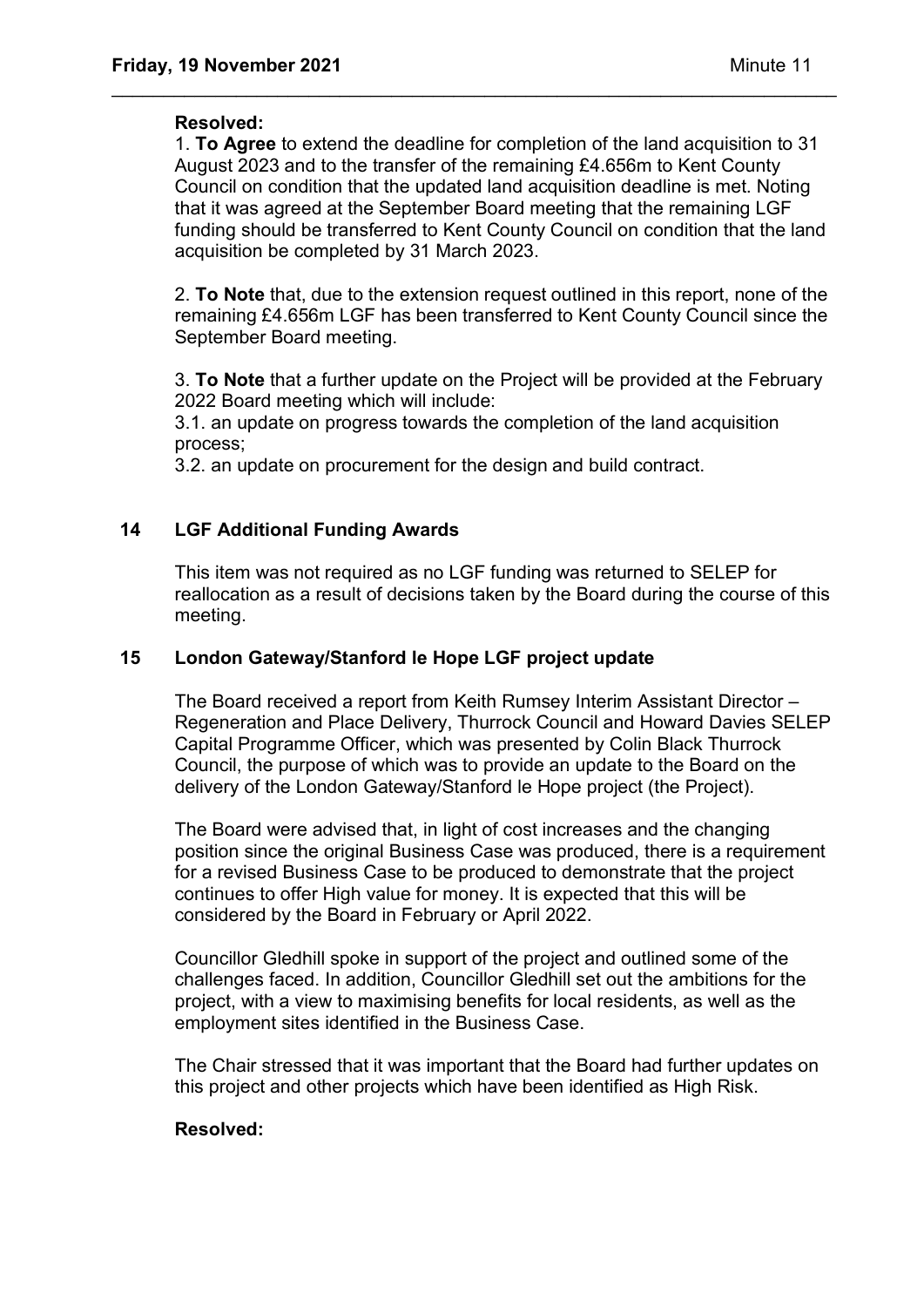1. **To Note** the update on the Project, including that delivery of the Project is now expected to complete beyond the extension agreed at the September 2021 Board meeting.

\_\_\_\_\_\_\_\_\_\_\_\_\_\_\_\_\_\_\_\_\_\_\_\_\_\_\_\_\_\_\_\_\_\_\_\_\_\_\_\_\_\_\_\_\_\_\_\_\_\_\_\_\_\_\_\_\_\_\_\_\_\_\_\_\_\_\_\_\_\_

2. **To Agree** a further extension to the Project to July 2024, subject to provision of an updated Business Case which sets out Value for Money and Benefits offered by the Project, for consideration by the April 2022 Board meeting at the latest.

3. **To Note** that a further project update will be brought to the Board, as agreed at the September 2021 Board, in February 2022 to:

3.1. Confirm that the tender process for the Station Upgrade (Phase 1) has been successful. Provide an updated delivery programme and confirmation that a full funding package is in place to deliver the works. 3.2. Confirm the design progress for Phase 2, including planning application progress along with an outline delivery programme, forecast costs and confirmation that a full funding package is in place to deliver the Phase 2 works.

## **16 Queensway Gateway Road update**

The Board received a report from Richard Dawson, Head of Service - Economic Development, Skills and Infrastructure, East Sussex County Council and Helen Dyer, SELEP Capital Programme Manager, the purpose of which was for the Board to receive a further update on the delivery of the Queensway Gateway Road project (the Project).

Richard Dawson advised that all necessary steps are being taken by East Sussex County Council, Sea Change Sussex and National Highways to allow the signalised connection to be delivered. Richard Dawson also indicated that it is currently expected that the signalised connection will be constructed and open for use by Summer 2022 at the earliest, subject to completion of required Traffic Regulation Orders.

Councillor Glazier advised that 85% of the road had been built and that the real benefits would be achieved in Summer 2022 when the full length of the new road could be opened for public use.

### **Resolved:**

1.**To Note** the latest position on the delivery of the Project and the steps which need to be taken to secure completion; and

2. **To Agree** that the Board will be provided with a further update on the Project, which updates the project delivery plan and associated milestones, at its meeting on 11 February 2022.

# **17 LGF high risk project update**

The Board received a report from Howard Davies, SELEP Capital Programme Officer, the purpose of which was for the Board to receive an update on the delivery of the following Local Growth Fund (LGF) projects which are